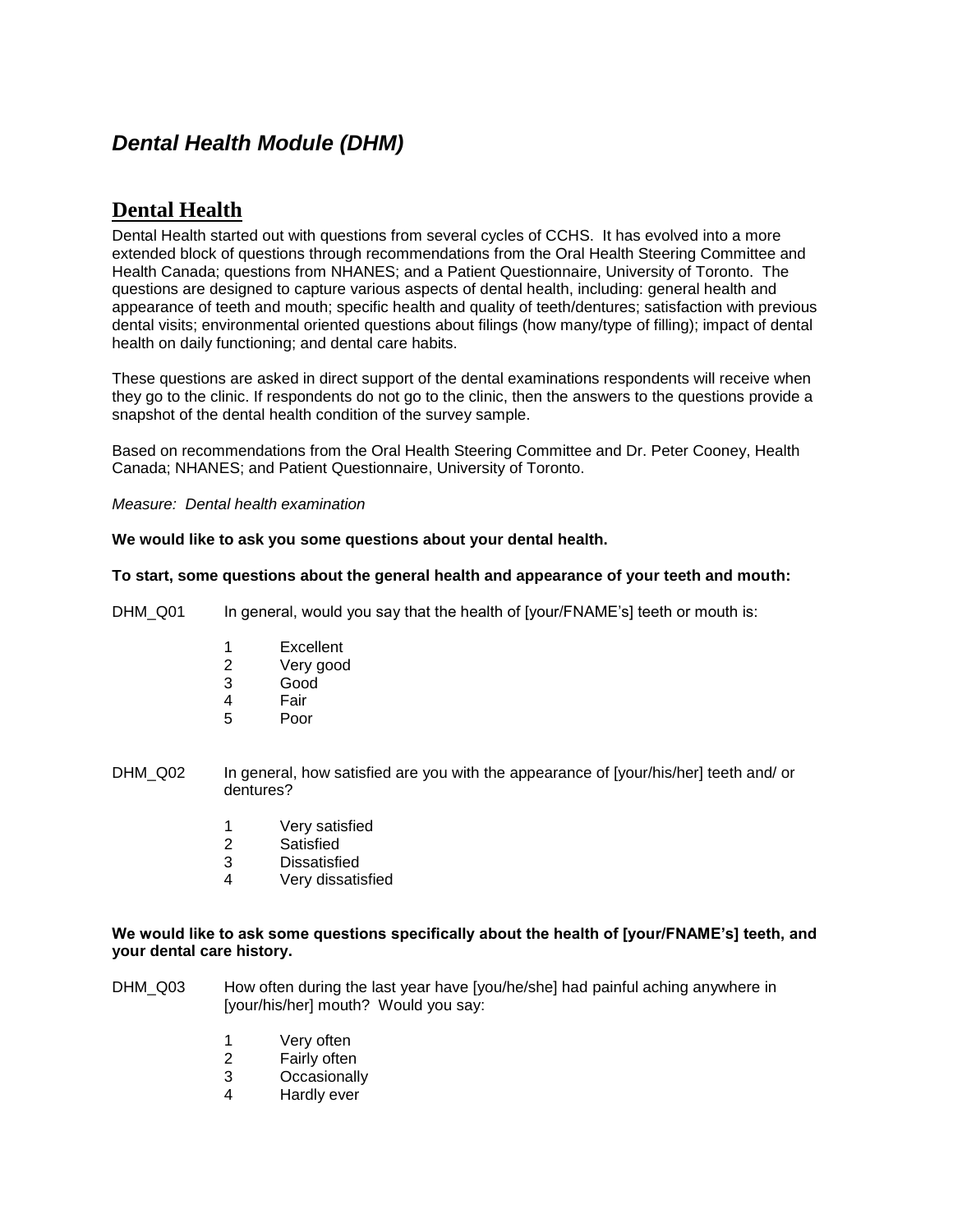- 5 Never
- 8 Don't know/Refused

DHM\_Q04 [Do/Does] [you/FNAME] have:

- 1 all [your/his/her] own teeth (Go to DHM\_Q06)
- 2 some of [your/his/her] own teeth and partial denture(s) or bridge(s) (Go to DHM<sub>Q05</sub>)
- 3 a full set of dentures (upper and lower jaw) (Go to DHM\_Q06)
- DHM\_Q05 [Do/Does] [you/FNAME] have one or more of [your/his/her] own teeth?
- DHM\_Q05A in [your/his/her] top teeth:
	- 1 Yes
	- 2 No<br>8 Dou
	- Don't know/ Refused

DHM\_Q05B in [your/his/her] bottom teeth:

- 
- 1 Yes<br>2 No
- 2 No<br>8 Dor Don't know/ Refused

# **Now we want to know how satisfied [you/FNAME] [were/was] with the previous visit [you/he/she] made to a dental professional's office:**

| DHM Q06 | When was the last time that [you/he/she] went to a dental professional?<br>Less than 1 year ago<br>$\overline{2}$<br>1 year to less than 2 years ago<br>3<br>2 years to less than 3 years ago<br>3 years to less than 4 years ago<br>4<br>5<br>4 years to less than 5 years ago<br>6<br>5 or more years ago<br>$\overline{7}$<br>Never<br>8<br>Don't know/ Refused |
|---------|--------------------------------------------------------------------------------------------------------------------------------------------------------------------------------------------------------------------------------------------------------------------------------------------------------------------------------------------------------------------|
| DHM_Q07 | [Do/Does] [you/FNAME] usually visit a dental professional?<br>more that once a year for check-ups or treatment<br>$\overline{2}$<br>about once a year for check-ups or treatment<br>3<br>less than once a year for check-ups or treatment<br>only for emergency care<br>4<br>8<br>Don't know/ Refused                                                              |
| DHM Q08 | How satisfied are [you/FNAME] with [your/his/her] ability to speak clearly?<br>Very satisfied<br>1<br>2<br>Satisfied<br>3<br><b>Dissatisfied</b><br>4<br>Very dissatisfied                                                                                                                                                                                         |

# **We also would like to know if the health and condition of [your/FNAME's] teeth and dentures has an impact on [your/his/her] daily functioning.**

DHM\_Q09 How often during the last year have [you/he/she] avoided particular foods because of problems with [your/his/her] teeth, mouth or dentures? Would you say: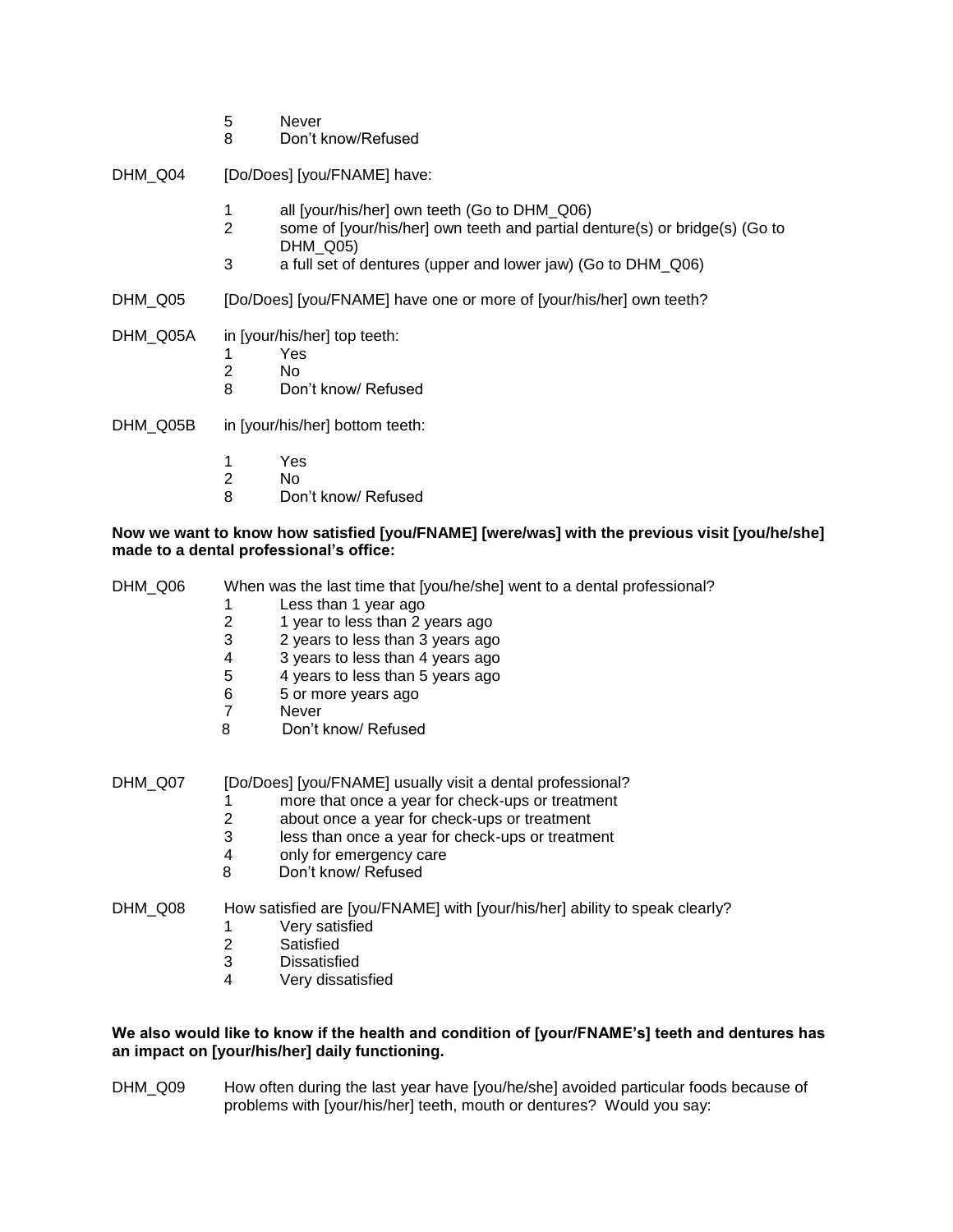- 1 Very often
- 
- 2 Fairly often<br>3 Occasionall **Occasionally**
- 4 Hardly ever
- 5 Never
- 8 Don't know/Refused
- DHM\_Q10 How often during the last year have [you/FNAME] found it uncomfortable to eat any food because of problems with [your/his/her] teeth, mouth or dentures? Would you say:
	- 1 Very often
	- 2 Fairly often
	- 3 Occasionally
	- 4 Hardly ever<br>5 Never
	- **Never**
	- 8 Don't know/Refused
- DHM\_Q11 In the past 12 months
- DHM\_Q11A Have [you/FNAME] taken time off work, school or [your/his/her] normal activities because of problems with [your/his/her] teeth or mouth or because of the need to have dental treatment?
	- 1 Yes (Go to DHM\_Q15B)
	- 2 No (Go to DHM\_Q16)
	- 8 Don't know (Go to DHM\_Q16)
- DHM\_Q11B If Yes, how many days did [you/he/she] take off over the past 12 months? Please estimate to the nearest 1/2 day:

Number of days \_\_\_\_\_\_\_\_\_\_\_\_\_\_\_\_\_

# **Now a couple of questions about [your/FNAME's] regular dental care habits.**

- DHM\_Q12 How often in the past 24 hours have [you/he/she] brushed [your/his/her] natural teeth and/or dentures?
	- 1 More than twice
	- 2 Twice
	- 3 Once
	- 4 Not at all
	- 5 Have no natural teeth (Go to DHM\_Q14)
	- 8 Don't know/ Refused
- DHM\_Q13 How often [do/does] [you/FNAMES] usually floss your teeth?
	- 1 Twice or more a day
	- 2 Once a day
	- 3 A few times a week<br>4 Once a week
	- 4 Once a week<br>5 Less than onc
	- Less than once a week
	- 6 Never
	- 8 Don't know/ Refused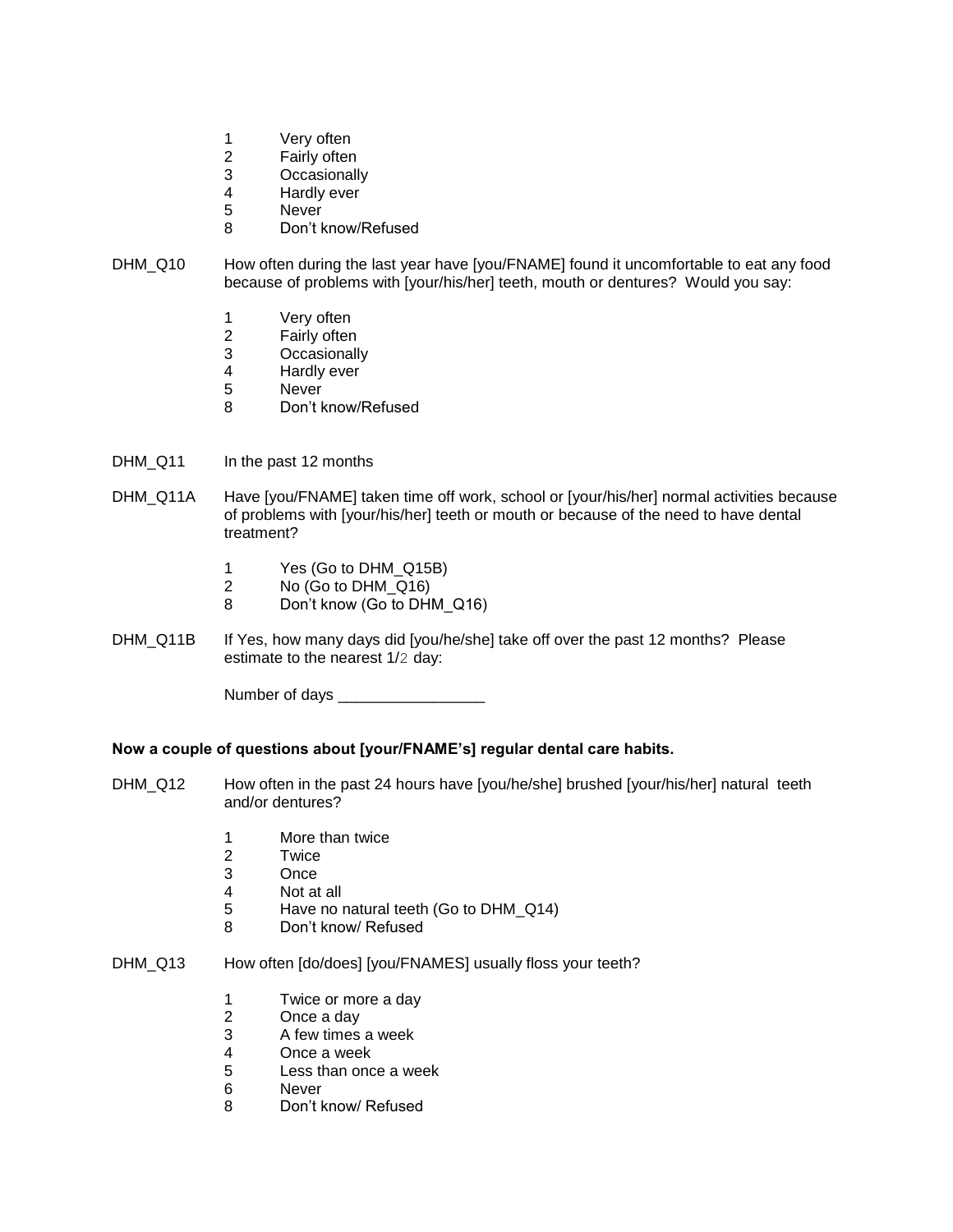#### **This final section asks questions about the costs of dental care.**

DHM Q14 Do you agree or disagree with the following statements?

In the past 12 months:

 Agree Disagree DHM\_Q14A the cost of dental care has been a financial burden to me (or my family)

1 2

- $1$  2 DHM\_Q14B [I/FNAME] [have/has] avoided going to a dental care provider because of the cost
- 1 2 DHM\_Q14C [I/FNAME] [have/has] been unable to have all the dental treatment that was recommended because of the cost
- DHM\_Q15 [Do/Does] [you/FNAME] have insurance that covers all or part of [your/his/her] (or [your/his/her] child's) dental expenses?
	- 1 Yes *(Go to* DHM\_Q16*)*
	- 2 No *END*
	- 8 Don't know/ Refused *END*

DHM\_Q16 That insurance plan is a(an):

- 1 Government program for social service (welfare) clients
- 2 Government program for children or seniors in this province or territory
- 3 Government program for First Nations people
- 4 Employer-paid plan from [my/his/her] or [my/his/her] spouse's employment
- 5 Retirement plan through [my/his/her] or [my/his/her] spouse's previous employer paid for by [me/him/her] or [my/his/her] spouse
- 6 Other (Please, specify \_\_\_\_\_\_\_\_\_\_\_\_\_\_\_\_\_\_\_\_\_\_\_\_\_\_\_\_\_\_\_\_\_\_\_\_\_)
- DHM Q17 In thinking about [your/FNAME's] dental bills over the past 12 months, about what percentage of [your/his/her] regular dental care costs were covered dental insurance?
	- 1 \_\_\_\_\_\_\_\_\_\_\_\_% 9 Don't know/ Refused

# **END Dental Health**

# **NOTE: Questions about dental fillings & type of filling are being asked during the dental exam in the clinic.**

# **For example:**

Do you have any dental fillings? Yes No Don't know/Refused Approximately how many dental fillings do you have? \_\_\_\_\_\_ (number) What type of dental fillings do you have? 1 metal amalgam

- 
- 2 porcelain
- 3 synthetic
- 4 gold
- 8 Don't know/ Refused